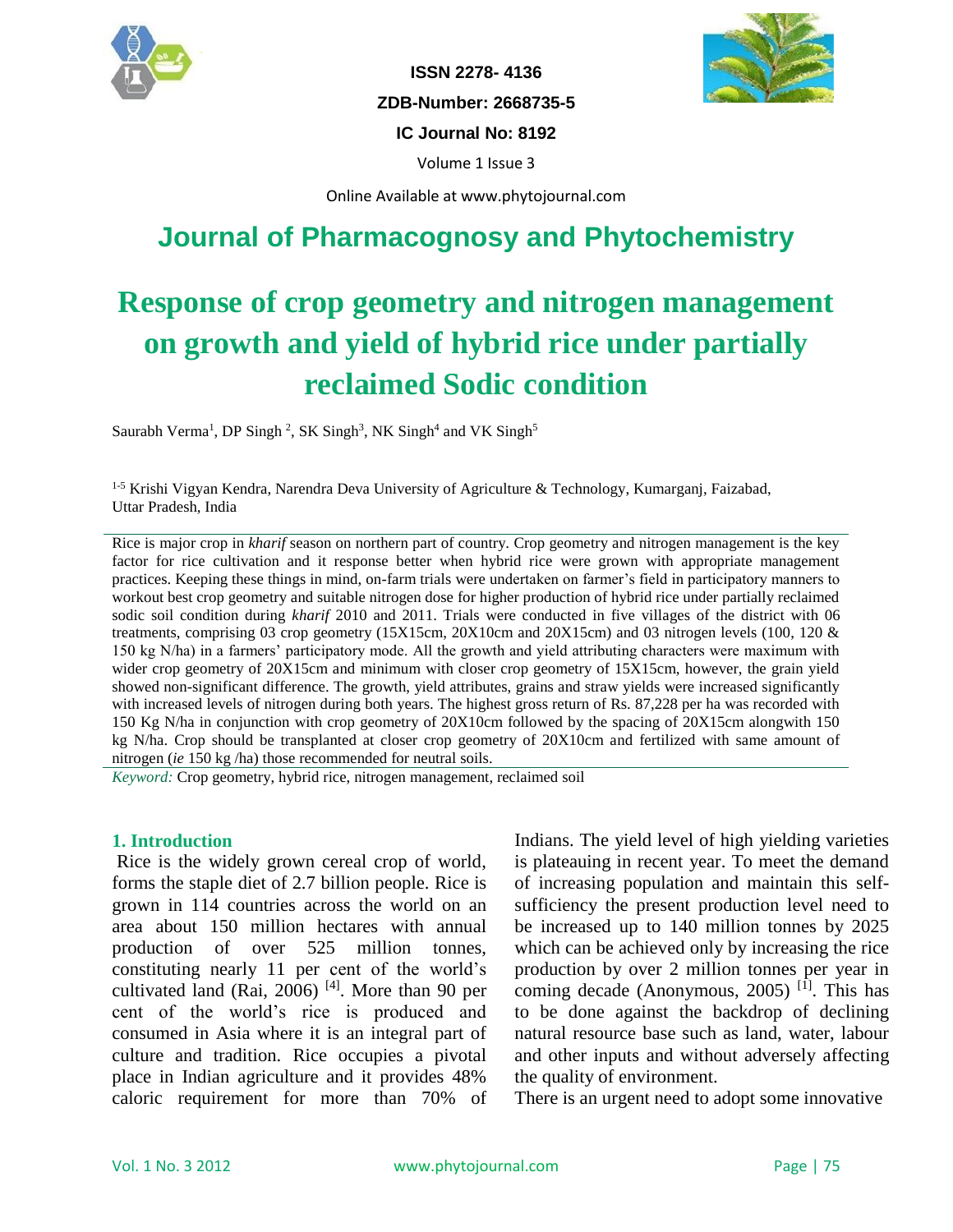technologies to break the yield ceiling in rice. Among the available technological options to enhance rice production and productivity, hybrid rice is the most practically feasible and readily adoptable technology. Hybrid rice have a convincing yield advantage of at least 1.0 tonne per hectare more than the highest yielding inbred cultivars with similar maturity duration. Hybrid vigour in rice can be profitably used to increase its productivity by 14-18% over the available best varieties in India (Siddiq, 1993)<sup>[6]</sup>. More than 80 % of the total hybrid rice area is in eastern Indian states like Uttar Pradesh, Jharkhand, Bihar, Chhattisgarh, with some little area in states like Madhya Pradesh, Assam, Punjab and Haryana. As rice is a key source of livelihood in eastern India, a considerable increase in yield through this technology will have a major impact on household food and nutritional security, income generation, besides an economic impact in the region.

Appropriate agronomic management is a prerequisite to exploit the full potential of a hybrid for different location and regions, sometimes even for different hybrids. Specific package of practices need to be developed to realize the full genetic potential of hybrids. Among the various cultural practices nutrient management and crop geometry are most important for yield maximization (Siddiq, 2001)<sup>[7]</sup>. The cost of hybrid rice seed is expensive and hence there is a need to use the seed rationally without affecting the yield. However, ideal plant geometry has also to be adopted for getting optimum plant stand in the field which results in higher yield. The yield potential is not fully exploited mainly due to inadequate plant population. Plant geometry play an important role in yield maximization of rice (Siddiqui et al., 1999)<sup>[8]</sup>. Nutrient management also plays a significant role in enhancing yield of hybrid rice. In order to get highest yields farmers resorted to excess use of chemical nitrogenous fertilizers which affects badly both the soil and crops with nutrient toxicity leading to higher production costs and environmental degradations. Since not much work has been done in partially reclaimed sodic soil conditions, the present onfarm trials were undertaken on farmer's field in participatory manners to workout best crop geometry and suitable nitrogen dose for higher production of hybrid rice under partially reclaimed sodic soil condition.

| <b>Treatment</b>        | <b>Plant height</b><br>$(cm)$ | <b>Total</b><br>tillers/ $m^2$ | <b>Effective</b><br>tillers/ $m^2$ | LAI at 60<br><b>DAT</b> | Dry matter at harvest<br>(g/m <sup>2</sup> ) |  |  |  |  |  |
|-------------------------|-------------------------------|--------------------------------|------------------------------------|-------------------------|----------------------------------------------|--|--|--|--|--|
| Crop geometry           |                               |                                |                                    |                         |                                              |  |  |  |  |  |
| 15X15cm                 | 85.29                         | 347.12                         | 287.86                             | 6.42                    | 698.21                                       |  |  |  |  |  |
| 20X10cm                 | 88.18                         | 354.05                         | 304.20                             | 6.94                    | 732.00                                       |  |  |  |  |  |
| 20X15cm                 | 91.04                         | 360.83                         | 324.20                             | 7.10                    | 784.94                                       |  |  |  |  |  |
| <b>CD</b><br>$(p=0.05)$ | 3.17                          | 20.86                          | 16.36                              | 0.34                    | 41.57                                        |  |  |  |  |  |
| Nitrogen level (kg/ha)  |                               |                                |                                    |                         |                                              |  |  |  |  |  |
| 100                     | 88.42                         | 367.15                         | 299.02                             | 7.18                    | 775.16                                       |  |  |  |  |  |
| 120                     | 91.73                         | 394.81                         | 304.39                             | 7.67                    | 814.34                                       |  |  |  |  |  |
| 150                     | 94.48                         | 408.14                         | 316.57                             | 7.94                    | 845.00                                       |  |  |  |  |  |
| CD<br>$(p=0.05)$        | 3.13                          | 26.94                          | 14.03                              | 0.63                    | 61.18                                        |  |  |  |  |  |

**Table 1:** Effect of crop geometry and nitrogen levels on growth characters of hybrid rice under partially reclaimed sodic condition (pooled data of 2010 & 2011)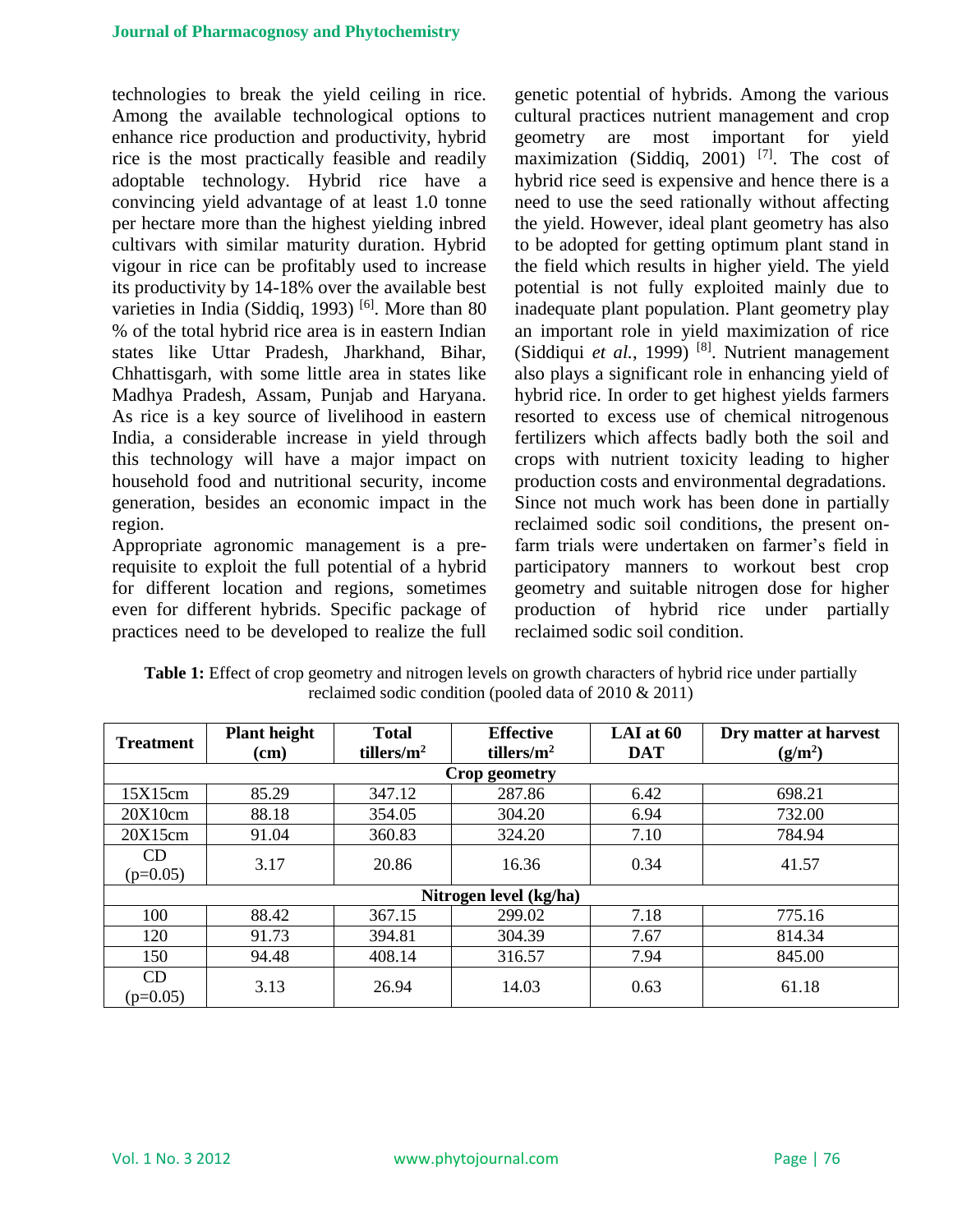| <b>Treatment</b>       | Grains/<br>panicle | <b>Test weight</b><br>(g) | <b>Grain yield</b><br>(q/ha) | <b>Straw yield</b><br>(q/ha) | <b>Harvest</b><br>index | Nitrogen uptake<br>(kg/ha) |  |  |  |  |
|------------------------|--------------------|---------------------------|------------------------------|------------------------------|-------------------------|----------------------------|--|--|--|--|
| Crop geometry          |                    |                           |                              |                              |                         |                            |  |  |  |  |
| 15X15cm                | 172.47             | 22.14                     | 58.20                        | 79.69                        | 43.2                    | 96.96                      |  |  |  |  |
| 20X10cm                | 186.33             | 22.51                     | 62.73                        | 75.89                        | 44.1                    | 105.48                     |  |  |  |  |
| 20X15cm                | 195.03             | 23.18                     | 60.21                        | 70.45                        | 45.3                    | 100.28                     |  |  |  |  |
| CD<br>$(p=0.05)$       | 9.84               | <b>NS</b>                 | <b>NS</b>                    | 6.16                         | <b>NS</b>               | 6.70                       |  |  |  |  |
| Nitrogen level (kg/ha) |                    |                           |                              |                              |                         |                            |  |  |  |  |
| 100                    | 172.13             | 21.87                     | 58.90                        | 66.08                        | 45.2                    | 99.02                      |  |  |  |  |
| 120                    | 187.56             | 23.84                     | 60.28                        | 68.41                        | 47.2                    | 107.64                     |  |  |  |  |
| 150                    | 195.53             | 25.26                     | 65.04                        | 72.79                        | 48.5                    | 118.96                     |  |  |  |  |
| CD<br>$(p=0.05)$       | 7.87               | 1.39                      | 3.05                         | 2.66                         | 1.5                     | 8.65                       |  |  |  |  |

**Table 2:** Effect of crop geometry and nitrogen levels on yield attributing characters and yield of hybrid rice under partially reclaimed sodic condition (pooled data of 2010 & 2011)

#### **Materials and Methods**

The on-farm trial was conducted during rainy season at farmer's field in District Mau during *kharif* season of 2010 & 2011. Five farmers of village Pilkhi, block Ratanpura were selected where the field was reclaimed with the help of gypsum @ 4.0 t/ha. The soil was partially reclaimed sodic condition with pH 8.1, organic carbon 0.24%, electrical conductivity 0.32 dS/m and 149.8, 14.7 and 206.2 kg/ha available N, P and K respectively. The experiment constituted of 06 treatments, comprising 03 crop geometry (15X15cm, 20X10cm and 20X15cm) and 03 nitrogen levels (100, 120 & 150 kg N/ha) during both the years were evaluated in randomized block design having three replications. Nitrogen was applied as per treatment in three doses, onehalf as basal, one-fourth as top dressed at early tillering and remaining at panicle initiation stage. The recommended dose of other fertilizers was 60, 60, 40 kg P2O5, K2O, ZnSO<sup>4</sup> per ha respectively were applied as basal during both the years. Rice hybrid variety NDRH-2 of 21 days old seedlings was transplanted keeping one plant per hill under puddled condition. The crop was raised under irrigated condition and all the recommended cultural practices were also adopted as per need of crop.

### **Results and Discussion**

All the growth and yield attributing characters were maximum with wider crop geometry of 20X15cm and minimum with closer crop geometry of 15X15cm. Higher growth and yield attributing characters were recorded with wider crop geometry of 20X15cm might be due to more availability of resources for development of individual plant. As a result of better partitioning of photosynthates from source to sink and less competition for resources, development of yield attributes was better under wider crop geometry. Grain yield did not differ much due to crop geometry, however, closer crop geometry of 20X10cm spacing registered more grain yield (2.52 q/ha) than that of with wider crop geometry of 20X15cm, because of higher plant population under former treatment in spite of better growth and yield attributing characters under the later treatment (Table 1). Nayak *et al.*  $(2003)$ <sup>[3]</sup> and Rajarathinam and Balasubramanian (1999) [5] reported significantly higher yield of hybrid rice with adoption of closer spacing of 20X10cm and 15X15cm than with wider crop geometry of 20X15cm.

Each successive increase in nitrogen significantly increased the plant height, effective tillers/ $m^2$ , grains/panicle, grain and straw yields. On an average of two years the strategy of applying the recommended dose of nitrogen (150 kg/ha) proved superior over the lower doses of nitrogen